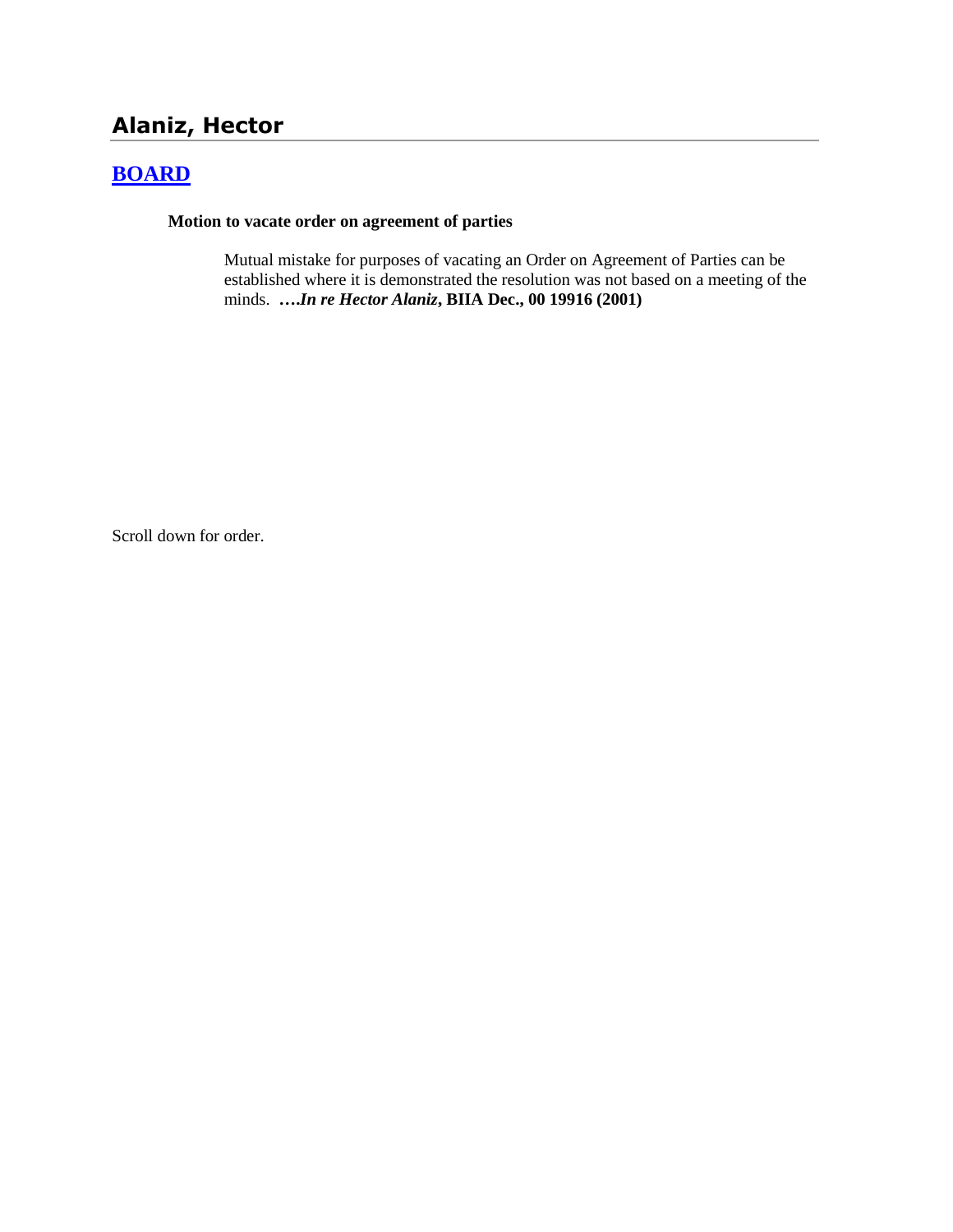### **BEFORE THE BOARD OF INDUSTRIAL INSURANCE APPEALS STATE OF WASHINGTON**

**) ) )**

**IN RE: HECTOR G. ALANIZ ) DOCKET NO. 00 19916**

**CLAIM NO. N-897369**

### **ORDER GRANTING MOTION TO VACATE ORDER ON AGREEMENT OF PARTIES**

This is an appeal filed by the claimant, Hector G. Alaniz, on September 13, 2000, from an order of the Department of Labor and Industries dated September 1, 2000. The order closed the claim with a determination that claimant's permanent partial disability was best described by Category 4 of the categories for permanent dorso-lumbar and/or lumbosacral impairments; and that the claimant had a prior disability equal to Category 4 of the categories for permanent dorso-lumbar and/or lumbosacral impairments.

At a conference held on November 8, 2000, the parties entered into a stipulation that included an agreement that the Board should issue an order reversing the order dated September 1, 2000, and remand the matter to the Department with directions to issue an order closing the claim with a permanent partial disability award equal to Category 5, permanent dorsolumbar and/or lumbosacral impairments, less a pre-existing permanent impairment equal to Category 4, permanent dorso-lumbar and/or lumbosacral impairments as paid under another claim. We issued an Order on Agreement of Parties on December 28, 2000, consistent with the parties' stipulation.

On January 22, 2001, we received from the claimant, a motion to vacate the Order on Agreement of Parties on the basis that it was based upon mutual mistake and misunderstanding. We have considered this a motion filed pursuant to CR 60(b). Although invited to respond, on January 30, 2001, the Department's representative sent a letter indicating that the Department would not respond to the motion to vacate not did the Department wish to join the motion. After consideration of the claimant's motion and the records and files contained herein, we determine that the motion must be granted.

Counsel's declaration, in support of the motion, indicates that he believed that by entering into the Order on Agreement of Parties, Mr. Alaniz would be entitled to an award for Category 5 low back impairment, based on schedules established for his latest injury, less the actual amount paid for a Category 4 low back impairment paid on the prior claim. Counsel indicated that further checking with the Department's representative revealed a different outcome. A line of court and Board decisions provide that when a pre-existing disability to the same body part must be considered, and different schedules of benefits are involved, the Department must subtract the percentage of totally bodily impairment resulting from the first injury from the percentage of total bodily impairment representing the claimant's disability following the second injury. The difference is then paid to the claimant according to the schedule of benefits in effect on the date of the latter injury. *Corak v. Department of Labor & Indus*., 2 Wn. App. 792 (1970); *In re Michael Midkiff*, BIIA Dec., 95 4715 (1997). It is this calculation that prompted claimant's motion.

CR 60(b)(1) provides for relief from a judgment for the following reasons:

Mistakes, inadvertence, surprise, excusable neglect or irregularity in obtaining a judgment or order.

In this instance, counsel filed the motion shortly after he determined the actual monetary benefits were not what had been anticipated at the time of the agreement. His understanding of the agreement, although not consistent with prior case law, may not have been unreasonable in the